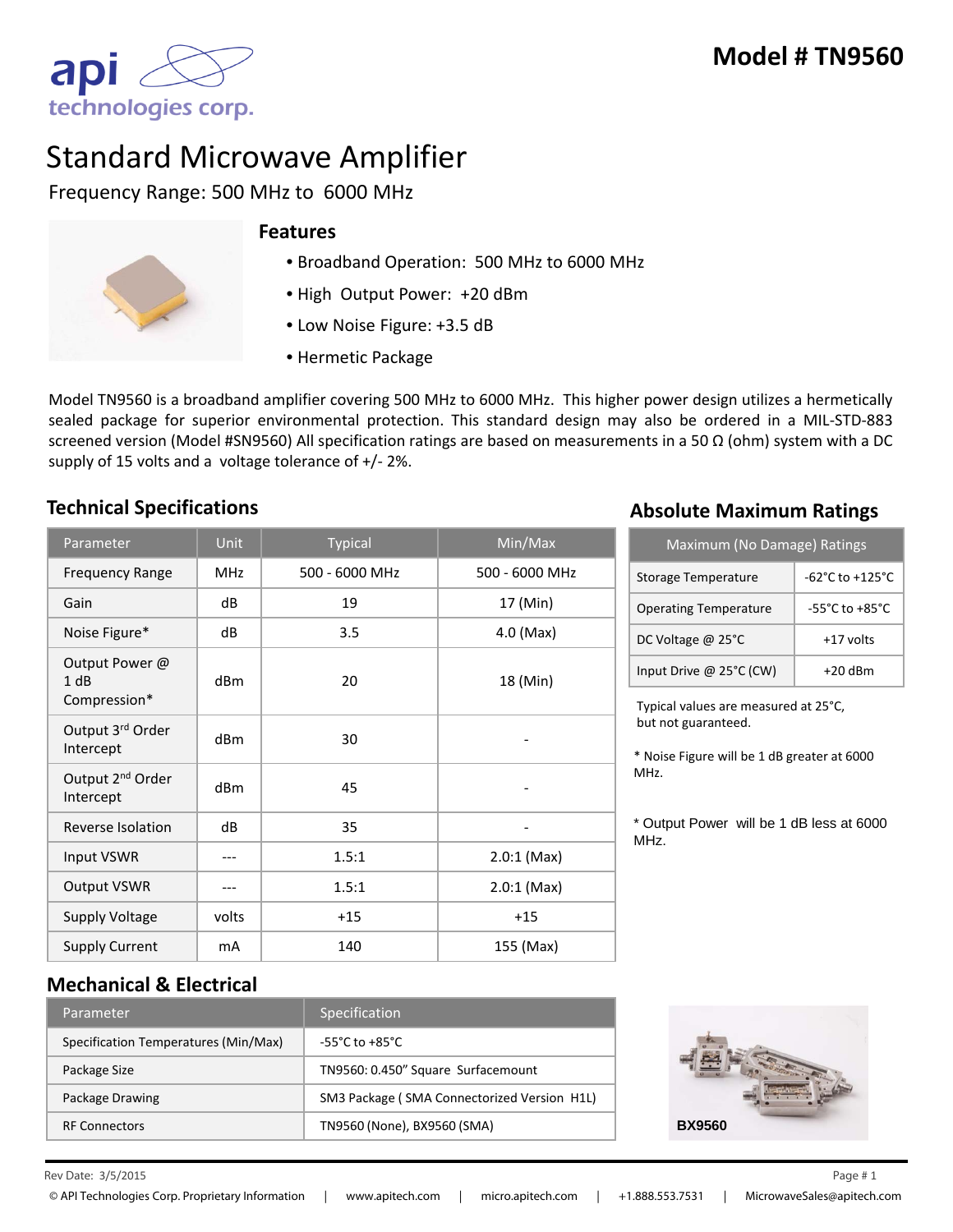# **Model # TN9560**

# **Typical Performance Graphs**







#### **Noise Figure (dB)**



#### **Reverse Isolation (dB)**





# **3rd Order Intercept (dBm) 2nd Order Intercept (dBm)**



Rev Date: 3/5/2015 Page # 2